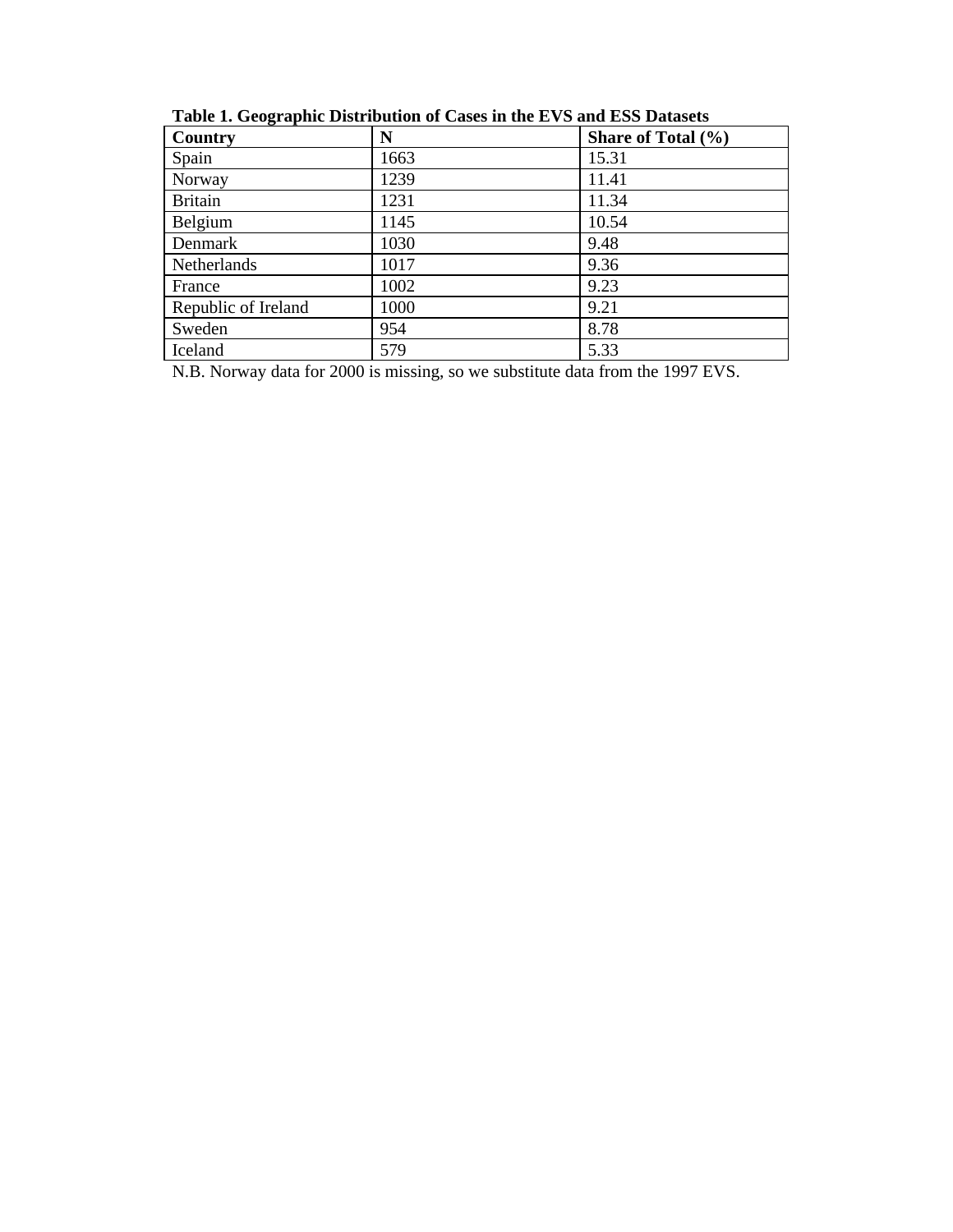|                        | <b>EVS</b>  |         | <b>ESS</b>  |          |
|------------------------|-------------|---------|-------------|----------|
|                        | 1981-2000   |         | 2004        |          |
| <b>Marital Status</b>  | $0.353***$  | (0.007) | $0.246***$  | (0.015)  |
| <b>Religiosity</b>     | $0.176***$  | (0.028) | $0.045***$  | (0.008)  |
| <b>Postmaterialism</b> | $-0.089***$ | (0.023) |             |          |
| <b>Income</b>          | .002        | (0.007) | 0.008       | (0.012)  |
| <b>Education</b>       | $-0.059***$ | (0.004) | $-0.025***$ | (0.007)  |
| <b>Age</b>             | $0.036***$  | (0.008) | $0.035***$  | (0.005)  |
| <b>Cohort</b>          | $-0.031$    | (0.046) | 0.116       | (0.080)  |
| Waveyear               | $-0.088$    | (0.039) |             |          |
|                        |             |         |             |          |
| cons                   | $2.607***$  | (0.337) | 73.072***   | (15.230) |
| $R^2$                  | .356        |         | .205        |          |
| N                      | 12046       |         | 3980        |          |

**Table 2. Regression Coefficients on Number of Children Ever Born, Females Aged 18+, 1981-2000 EVS and 2004 ESS.** 

 $*p<.05$ ;  $*p<.01$ ;  $**p<.001$ 

N.B. No data for Norway in 2000. Postmaterialism not asked in ESS. For cohort, higher values refer to most recent.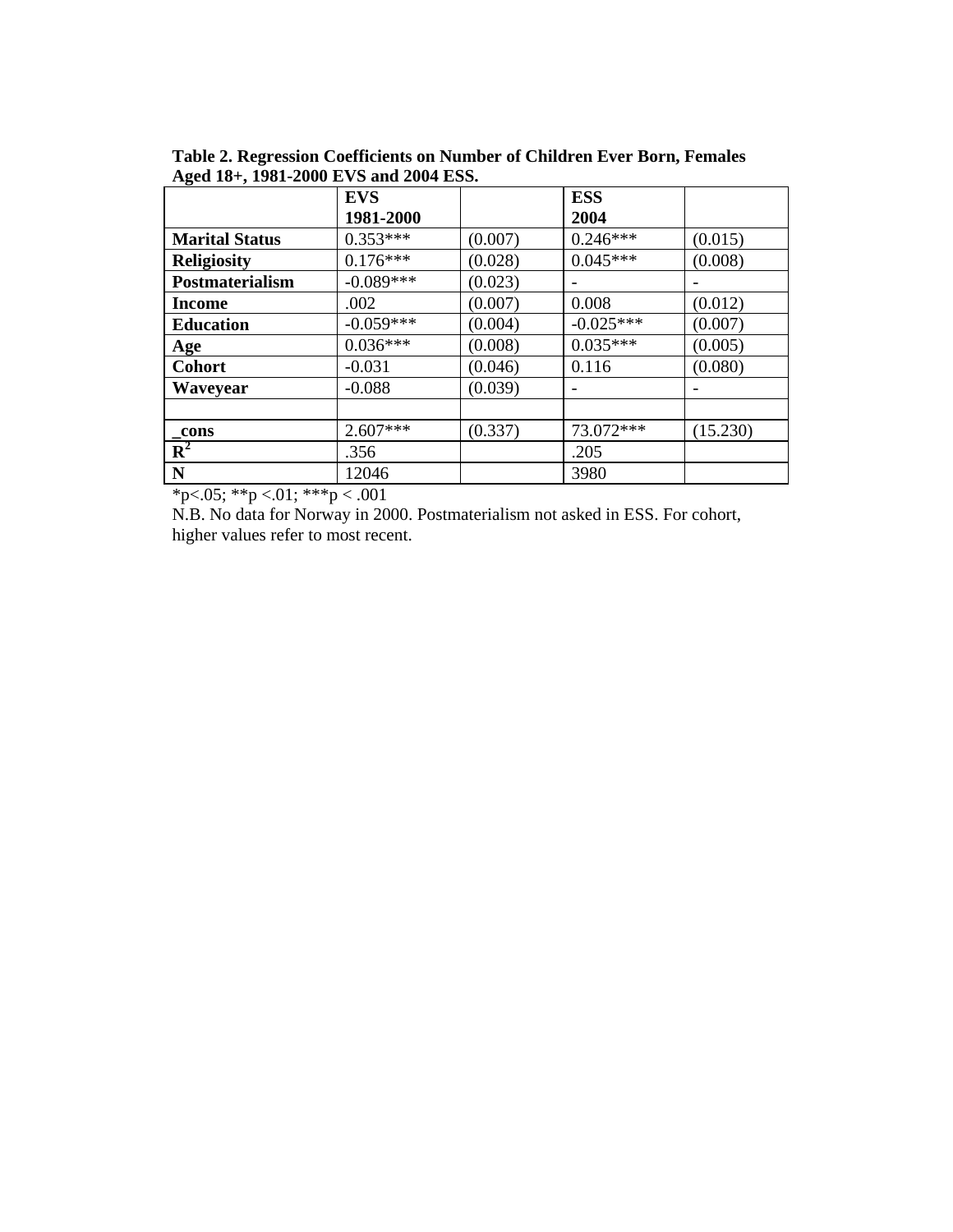| Table 3. Percentage Difference between Currently Religious/Non-Religious |
|--------------------------------------------------------------------------|
| Population and Proportion Raised Religious/Non-Religious, for Each Age   |
| Group, $1991$ , by Sex                                                   |

|                  | <b>Religious</b><br><b>Population</b><br>Net Gain |               | <b>Nonreligious</b><br><b>Population</b><br><b>Net Gain</b> |               |
|------------------|---------------------------------------------------|---------------|-------------------------------------------------------------|---------------|
| <b>Age Group</b> | <b>Male</b>                                       | <b>Female</b> | <b>Male</b>                                                 | <b>Female</b> |
| 18-24            | $-0.058$                                          | 0.176         | 0.032                                                       | $-0.124$      |
| 25-29            | $-0.201$                                          | 0.114         | 0.166                                                       | $-0.103$      |
| 30-34            | 0.139                                             | 0.086         | $-0.092$                                                    | $-0.083$      |
| 35-39            | $-0.168$                                          | 0.018         | 0.147                                                       | $-0.022$      |
| 40-44            | $-0.007$                                          | 0.110         | 0.007                                                       | $-0.146$      |
| 45-49            | $-0.109$                                          | 0.048         | 0.133                                                       | $-0.075$      |
| 50-54            | $-0.107$                                          | $-0.007$      | 0.135                                                       | 0.013         |
| 55-59            | $-0.047$                                          | 0.104         | 0.080                                                       | $-0.200$      |
| 60-64            | $-0.153$                                          | 0.117         | 0.273                                                       | $-0.215$      |
| 65-69            | $-0.098$                                          | 0.000         | 0.191                                                       | 0.000         |
| 70-74            | $-0.056$                                          | 0.082         | 0.098                                                       | $-0.250$      |
| $75+$            | 0.037                                             | 0.038         | $-0.048$                                                    | $-0.102$      |

N.B. Based on crosstabulation of Religious and 'Raised Religious' individuals in EVS 1991.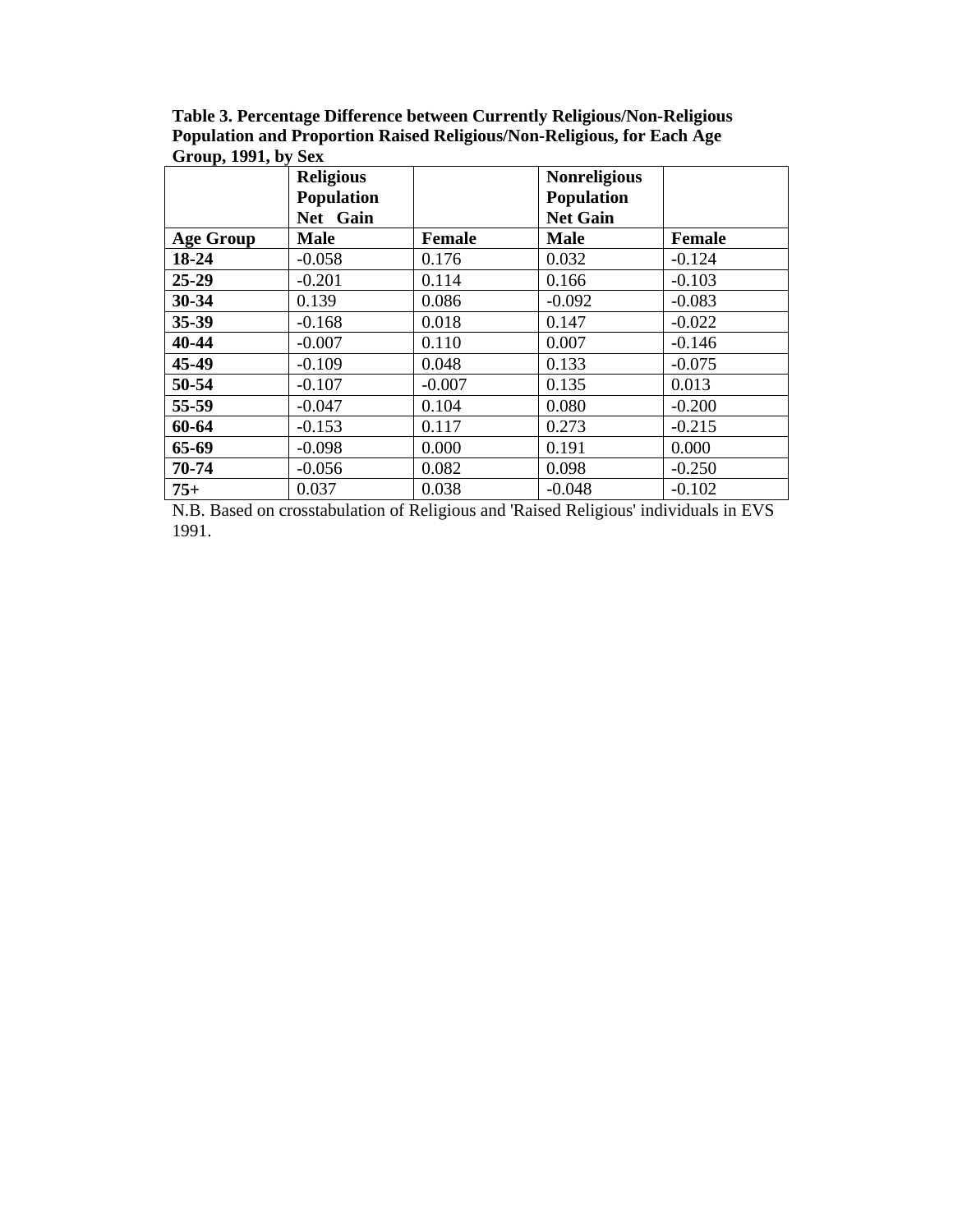|              | 5-Year<br><b>Basis</b> |               | o<br>20-Year<br><b>Basis</b> |               | <b>Adulthood</b><br><b>Basis</b> |               |
|--------------|------------------------|---------------|------------------------------|---------------|----------------------------------|---------------|
| Age<br>Group | <b>Male</b>            | <b>Female</b> | <b>Male</b>                  | <b>Female</b> | <b>Male</b>                      | <b>Female</b> |
| 18-24        | $-0.058$               | 0.176         | $-0.042$                     | 0.004         | 0.003                            | 0.003         |
| $25 - 29$    | $-0.143$               | $-0.062$      | $-0.042$                     | 0.004         | 0.003                            | 0.003         |
| 30-34        | 0.341                  | $-0.028$      | $-0.042$                     | 0.004         | 0.003                            | 0.003         |
| 35-39        | $-0.307$               | $-0.069$      | $-0.042$                     | 0.004         | 0.003                            | 0.003         |
| 40-44        | 0.161                  | 0.092         | 0.030                        | 0.022         | 0.003                            | 0.003         |
| 45-49        | $-0.102$               | $-0.062$      | 0.030                        | 0.022         | 0.003                            | 0.003         |
| 50-54        | 0.002                  | $-0.054$      | 0.030                        | 0.022         | 0.003                            | 0.003         |
| 55-59        | 0.060                  | 0.111         | 0.030                        | 0.022         | 0.003                            | 0.003         |
| 60-64        | $-0.106$               | 0.012         | 0.021                        | $-0.017$      | 0.003                            | 0.003         |
| 65-69        | 0.054                  | $-0.117$      | 0.021                        | $-0.017$      | 0.003                            | 0.003         |
| 70-74        | 0.042                  | 0.082         | 0.021                        | $-0.017$      | 0.003                            | 0.003         |
| $75+$        | 0.093                  | $-0.044$      | 0.021                        | $-0.017$      | 0.003                            | 0.003         |

**Table 4. Annual Average Percentage Flow of Converts, by Sex, Age and Grouping Assumption, for Early Secularising Countries, 1991**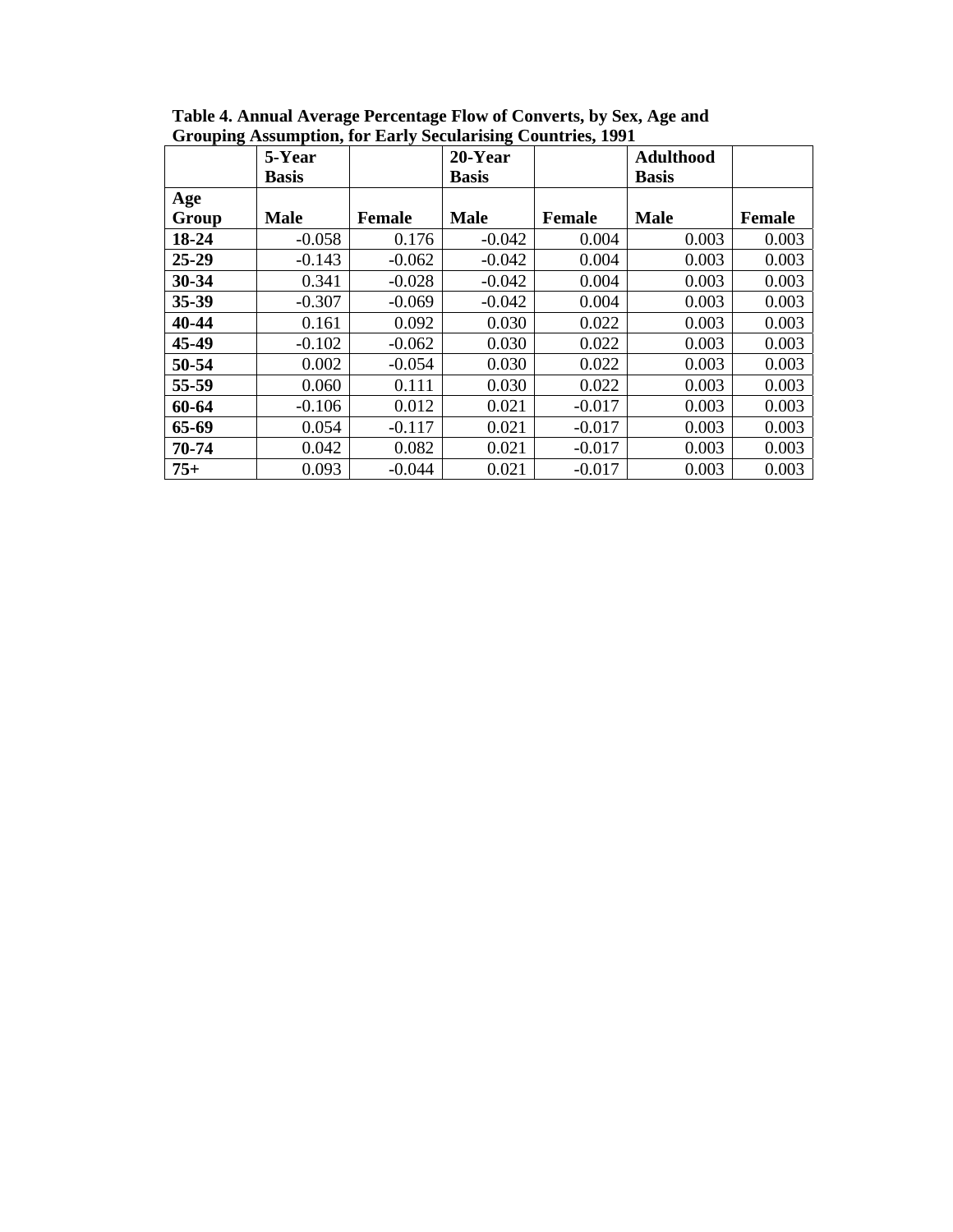**Table 5. Religiosity by Ethnic Category and Birthplace, UK, 1994-2003** 

|                           | <b>Religious</b><br><b>Affiliation</b> |      | <b>Attend Weekly</b> |      | <b>Religion</b><br><b>Important</b> |      | 'Practice'<br><b>Religion</b> |      |
|---------------------------|----------------------------------------|------|----------------------|------|-------------------------------------|------|-------------------------------|------|
|                           | 2001                                   | N    | 1994                 | N    | 1994                                | N    | 2003                          | N    |
| UK Bangla. & Pak.         | 97%                                    | 409  | 53%                  | 118  | 92%                                 | 126  | 80%                           | 290  |
| Foreign Bangla. &         |                                        |      |                      |      |                                     |      |                               |      |
| Pak.                      | 97%                                    | 936  | 71%                  | 703  | 97%                                 | 759  | 88%                           | 847  |
| <b>UK Afro-Carib</b>      | 73%                                    | 1071 | 24%                  | 149  | 77%                                 | 151  | 43%                           | 509  |
| <b>Foreign Afro-Carib</b> | 79%                                    | 580  | 44%                  | 287  | 85%                                 | 292  | 73%                           | 1170 |
| <b>UK White</b>           | 78%                                    | 8893 | n.a.                 | n.a. | n.a.                                | n.a. | 23%                           | 8304 |
| <b>Foreign White</b>      | 80%                                    | 400  | 17%                  | 2009 | 55%                                 | 2007 | 42%                           | 442  |

Source: Berthoud et al. 1997; Home Office 2003; Home Office and ONS 2005